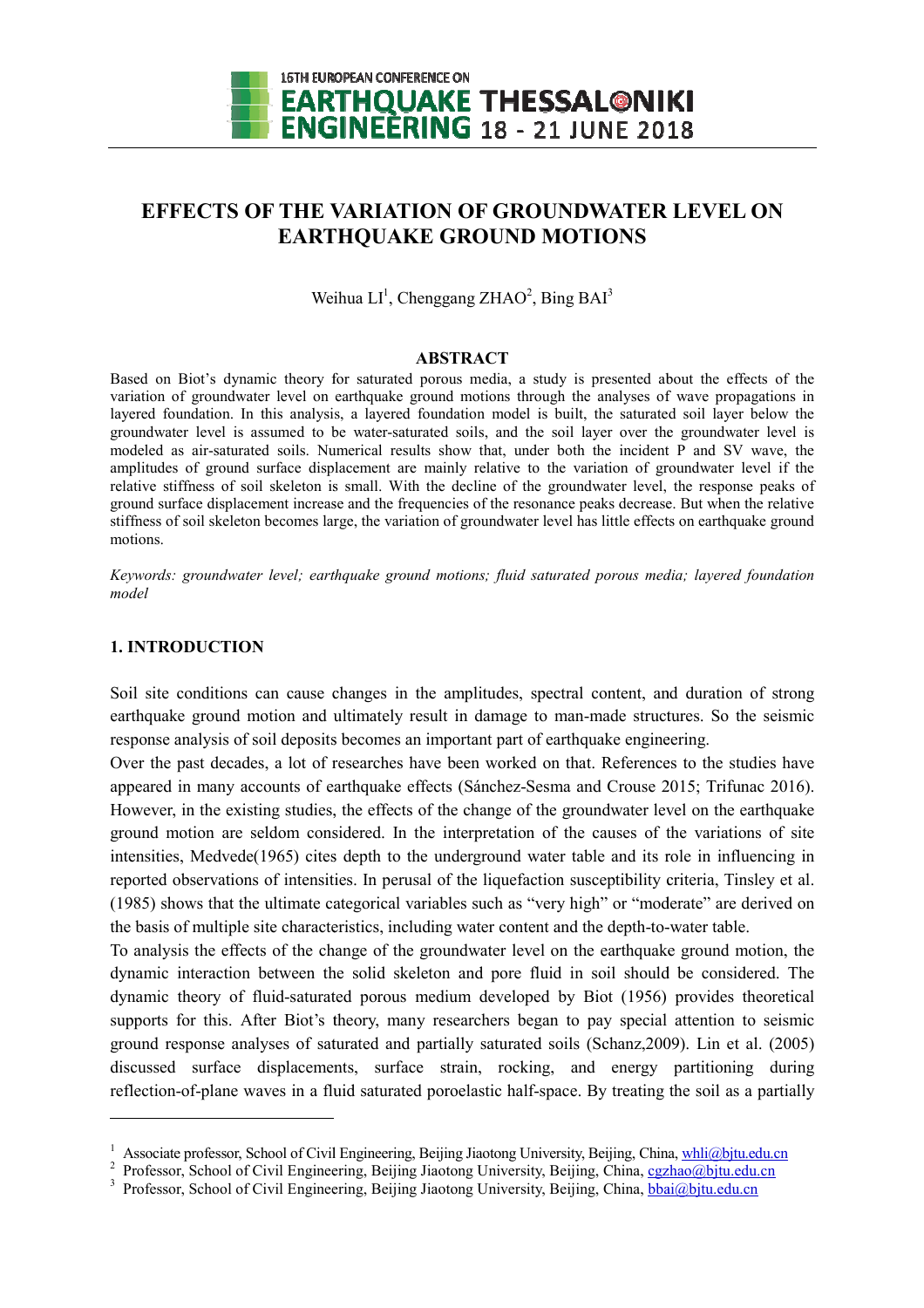water-saturated porous medium, Yang(2001, 2002) studied the effects of saturation on the seismic ground motions at the free surface of a half space and multi-layered soil-bedrock system. According to these studies, even a slight decrease in the full saturation of the overlying soil may cause an appreciable difference in the displacement amplitudes of the ground motions at the ground surface. Zhou (2006) studied the seismic reflection and transmission coefficients at the interface between air-saturated and water-saturated porous media. The analysis showed that the propagation characteristic of the wave in air-saturated soils is great different from that of wave in water-saturated soils.All the studies suggest us that the effects of the change of the groundwater level on the earthquake ground motion may need to be carefully taken into account.

To gain a better understanding of the effects of the underground water table on the nature of strong motions, the present paper examines a detailed site subjected to excitation by plane P and SV waves. A layered foundation model with soil layer overlying the bedrock half-space is considered. The saturated soil layer below the groundwater level is assumed to be water-saturated poroelastic medium, the soil layer over the groundwater level is modeled as air-saturated poroelastic medium, and the bedrock is taken to be linear elastic solid. The elastic wave propagation in a layered foundation model excited by plane P waves and SV waves is solved using an analytical approach. Numerical results are presented to illustrate the effects of the variation of groundwater level on the surface displacements under different incident angles and wave frequencies.

## **2. ANALYSIS MODEL**

A cross-section of the 2D model we analyze is shown in Fig. 1. A cover soil layer with thickness *H* overlies the bedrock. The cover layer is divided into two layers: the saturated soil layer below the groundwater level is seemed as be water-saturated soils (water saturation  $S<sub>r</sub>=100\%$ ), and the dry soil layer over the groundwater level is taken as air-saturated soils(water saturation *S*<sub>r</sub>=0). The groundwater depth is  $h_1$  below the ground surface. Using a Cartesian system,  $z_1 = 0$  represents the ground surface.  $z_3$ =0 represents the interface separating the underlying elastic bedrock and cover soil layer. The in-plane waves of the free field excited by P (SV) wave incidence are also shown in Fig. 1.



Figure 1. Analysis model

The bed rock is modeled by elastic medium. The cover soil is considered as poroelastic media that follows Biot (1956)'s theory. The saturated soil layer below the groundwater level is seemed as be water-saturated poroelastic media, and the dry soil layer over the groundwater level is taken as air-saturated poroelastic media.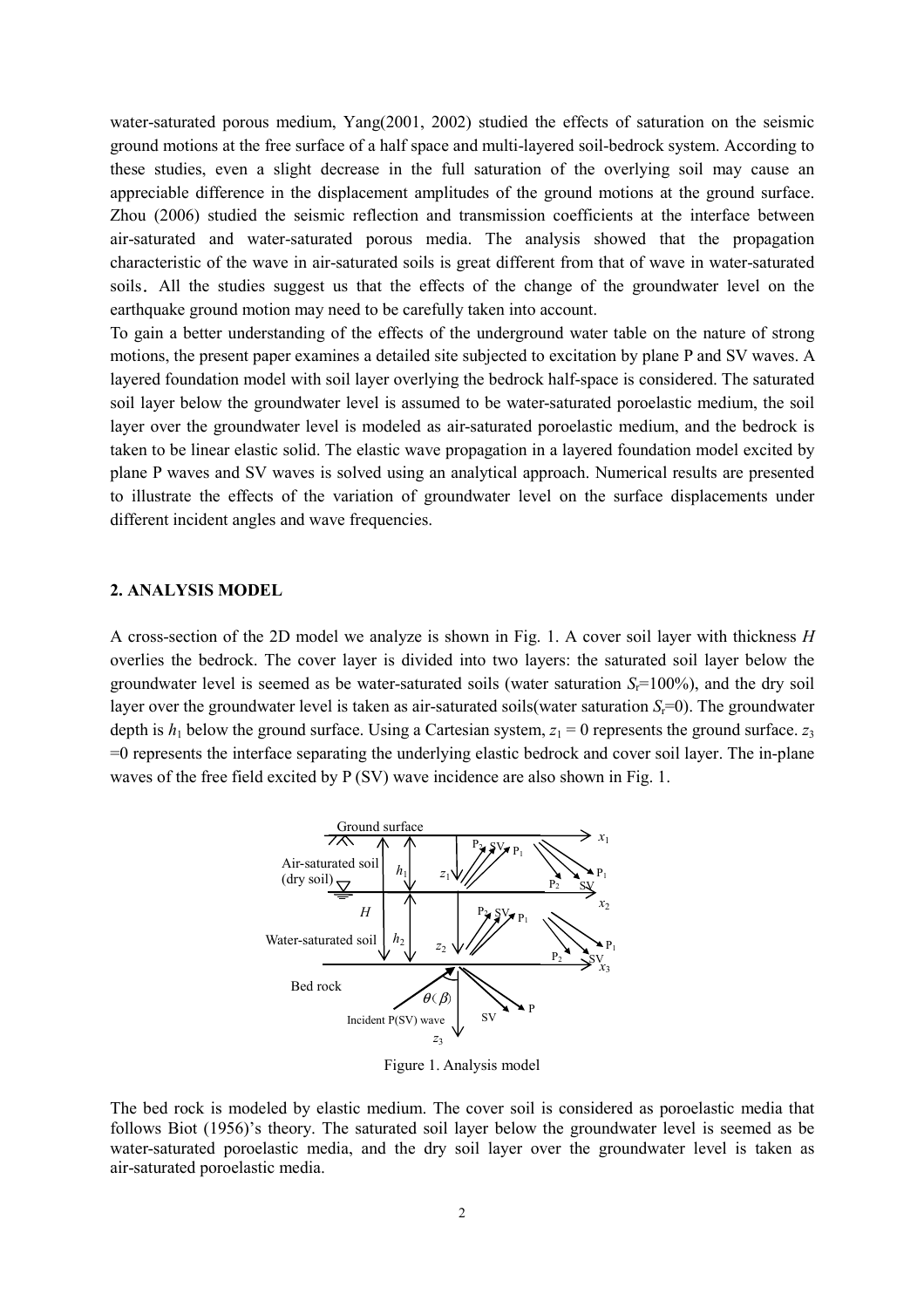#### *2.1. Poroelastic medium*

Following Biot's theory, the motion equations of poroelastic medium in which the solid frame is isotropic elastic and the pore fluid is allowed only dilatational deformation can be expressed in terms of displacement vectors of solid skeleton and pore fluid as,

$$
N\nabla^2 \mathbf{u}^s + \nabla \left[ (A+N)e + Q\mathbf{\varepsilon} \right] = \left( \rho_{11} \frac{\partial^2 \mathbf{u}^s}{\partial t^2} + \rho_{12} \frac{\partial^2 \mathbf{u}^t}{\partial t^2} \right) + b \left( \frac{\partial \mathbf{u}^s}{\partial t} - \frac{\partial \mathbf{u}^t}{\partial t} \right)
$$
(1a)

$$
\nabla \left[ Qe + R\varepsilon \right] = \left( \rho_{12} \frac{\partial^2 u^s}{\partial t^2} + \rho_{22} \frac{\partial^2 u^f}{\partial t^2} \right) - b \left( \frac{\partial u^s}{\partial t} - \frac{\partial u^f}{\partial t} \right) \tag{1b}
$$

Where  $u^s$  and  $u^f$  denote the displacement vectors of the solid frame and the pore fluid, respectively;  $e = \nabla \cdot u^s$ ,  $\varepsilon = \nabla \cdot u^f$ ;  $\rho_{11}$  and  $\rho_{12}$  are  $\rho_{22}$  are the dynamic mass coefficients,  $\rho_{11} = (1-n)\rho_s + \rho$ ,  $\rho_{12} = -\rho$ ,  $\rho_{22} = n\rho_f + \rho$ ,  $\rho_s$  is the density of the solid material,  $\rho_f$  is the density of fluid,  $\rho$  is the inertia density induced by solid-fluid interaction;  $b = n^2 \eta / k_p$  is the dissipative coefficient, *n* is the porosity,  $\eta$  is the coefficient of viscosity,  $k_p$  is the dynamic permeability coefficient in m<sup>2</sup>  $A$ ,  $N$ ,  $R$ and *Q* are the elastic moduli for the poroelastic medium. According to Biot and Willis (1957), the elastic moduli can be expressed by,

$$
A = (K_{b} - \frac{2}{3}\mu) + (\frac{K_{s}^{2}}{K_{d} - K_{b}}) \left[ \left( 1 - \frac{K_{b}}{K_{s}} \right) - n \right]^{2}, \quad N = \mu, \quad R = \frac{n^{2}K_{s}^{2}}{K_{d} - K_{b}}, \quad Q = n(1 - \frac{K_{b}}{K_{s}} - n) \frac{K_{s}^{2}}{K_{d} - K_{b}} \tag{2}
$$

Where,  $K_d = K_s \left| 1 + n \right| \frac{K_s}{K}$ f  $K_{d} = K_{s} \left[ 1 + n \left( \frac{K_{s}}{K} - 1 \right) \right]$ *K*  $= K_s \left[ 1 + n \left( \frac{R_s}{K_f} - 1 \right) \right]$ ,  $K_s$  is the bulk modulus of the solid grain,  $K_b$  is the bulk modulus

of the dry frame,  $K_f$  is the bulk modulus of fluid;  $\lambda$  and  $\mu$  are the Lame constants of the dry frame. Based on the poroelastic model proposed by Biot, the isotropic stress-strain relation in the saturated poroelastic medium is

$$
\sigma_{ij}^s = 2N\varepsilon_{ij} + \delta_{ij}(Ae + Q\varepsilon), \quad \sigma^f = Qe + R\varepsilon
$$
\n(3)

Where  $\sigma_{ij}^s$  is the stress of the solid skeleton,  $\sigma^f$  is the stress of pore fluid, and  $\varepsilon_{ij} = \frac{a_{i,j} + a_{j,j}}{2}$  $i, j$  *i*  $i$  *j*,*i ij*  $\mathcal{E}_{\cdot\cdot} = \frac{u_{i,j} + u_j}{\cdot}$  $=\frac{n_{i,j}-n_{j,i}}{2}$ .

Based on Helmholtz theorem, the displacement vector  $\mathbf{u}^s$  for the solid frame depends on the scalar and vector displacement potentials, i.e.  $\phi_s$  and  $\psi_s$ , as

$$
\boldsymbol{u}^s = \nabla \phi_s + \nabla \times \boldsymbol{\psi}_s \tag{4a}
$$

and for the pore fluid,  $u^f$  depends on  $\phi_f$  nd  $\psi_f$ , similarly

$$
\boldsymbol{u}^{\mathrm{f}} = \nabla \phi_{\mathrm{f}} + \nabla \times \boldsymbol{\psi}_{\mathrm{f}} \tag{4b}
$$

Note that the soil skeleton of the saturated soil layer below the groundwater level is the same as that of the dry soil layer over the groundwater level. As a result, the parameters  $\rho_s$ ,  $K_s$ ,  $\lambda$  and  $\mu$  are same separately for the soil layers below and over the groundwater. For the saturated soil layer below the groundwater level, the bulk modulus of fluid  $K_f = K_w (K_w)$  is the bulk modulus of water), the density of fluid  $\rho_f = \rho_w (\rho_w)$  is the density of water); while for the dry soil layer over the groundwater level,  $K_f = K_a$  ( $K_a$  is the bulk modulus of air),  $\rho_f = \rho_a$  ( $\rho_a$  is the density of air). It is assumed that the change of groundwater level does not cause the change of soil porosity in this analysis.

#### *2.2. Elastic medium*

The governing equation for linear elastic rock foundation is of the form (Eringen, 1975)

$$
\left(\lambda_{j} + \mu_{j}\right) \text{grad}\,\theta + \mu_{j} \nabla^{2} \boldsymbol{u}^{(j)} = \rho_{j} \frac{\partial^{2} \boldsymbol{u}^{(j)}}{\partial t^{2}} \tag{5}
$$

where  $\theta = \text{div}\mathbf{u}'$ ,  $\lambda_j$  and  $\mu_j$  are Lame's constants,  $\rho_j$  denotes the solid density,  $\mathbf{u}^{(j)}$  is the displacement vectors and may be written as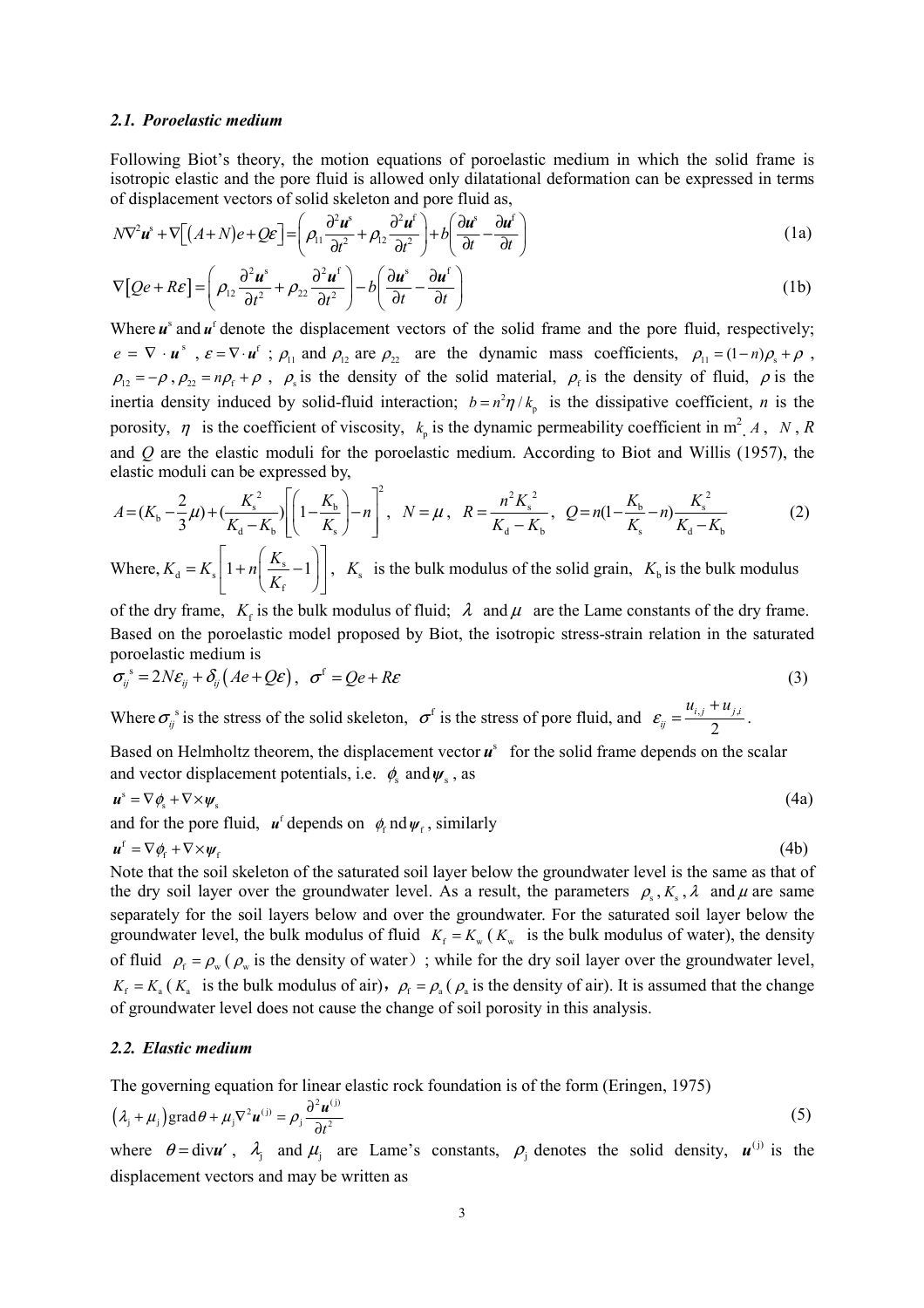$u^{(j)} = \nabla \phi_i + \nabla \times \psi_j$  (6)

where  $\phi_j$  and  $\psi_j$  are scalar and vector displacement potentials, respectively.

# **3. FORMULATION OF THE SYSTEM**

We now consider an incident plane P wave (or SV wave) with angular frequency  $\omega$ , angle of incidence  $\theta$  ( $\beta$  for SV wave) and amplitude  $A_j^i$  ( $B_j^i$  for an SV wave) crosses the elasticporoelastic medium interface from the bed-rock half-space, As shown in Figure 1. The displacement and propagation vectors are situated in the *x*-*z* plane. In the bed-rock region where  $z_3 \ge 0$ , a reflected P wave with amplitude  $A_j^r$  and an SV wave with  $B_j^r$  are generated. In the saturated soil region where  $0 \le z_2 \le h_2$ , transmitted P<sub>1</sub>, P<sub>2</sub>, and SV waves with amplitudes  $A_{s1}^{(w)u}$ ,  $A_{s2}^{(w)u}$  $A_{s2}^{(w)u}$  and  $B_s^{(w)u}$  as well as reflected  $P_1$ ,  $P_2$ , and S waves with amplitudes  $A_{s1}^{(w)d}$ ,  $A_{s2}^{(w)d}$  $A_{s2}^{(w)d}$  and  $B_{s}^{(w)d}$  are generated. In the dry soil region where  $0 \le z_1 \le h_1$ , transmitted P<sub>1</sub>, P<sub>2</sub>, and SV waves with amplitudes  $A_{s_1}^{(a)u}$ ,  $A_{s_2}^{(a)u}$  and  $B_s^{(a)u}$  as well as reflected  $P_1$ ,  $P_2$ , and S waves with amplitudes  $A_{s1}^{(a)d}$ ,  $A_{s2}^{(a)d}$  and  $B_s^{(a)d}$  are generated. The displacement potentials of all of these waves can be defined as follows.

In the bed-rock region where  $z_3 \ge 0$ ,

For an incident P wave,

$$
\phi_j^i = A_j^i \exp\left[i\left(\alpha t - k_{j_p} x_3 \sin \theta + k_{j_p} z_3 \cos \theta\right)\right]
$$
\nFor an incident SV wave

\n
$$
(7a)
$$

$$
\psi_j^i = B_j^i \exp\left[i\left(\alpha t - k_{js}x_j \sin \beta + k_{js}z_j \cos \beta\right)\right]
$$
\n(7b)

The reflected P wave, 
$$
\phi_j^r = A_j^r \exp\left[i\left(\boldsymbol{\alpha}t - k_{jp}x_3\sin\theta - k_{jp}z_3\cos\theta\right)\right]
$$
 (8a)

The reflected SV wave, 
$$
\psi_j^r = B_j^r \exp\left[i\left(\boldsymbol{\alpha}t - k_{js}x_3\sin\beta - k_{js}z_3\cos\beta\right)\right]
$$
 (8b)

In which  $k_{\text{ip}}$  and  $k_{\text{is}}$  are the wave numbers of the incident P wave and SV wave.

In the saturated soil region where  $0 \le z_2 \le h_2$ ,

For the solid skeleton,

$$
\phi_{s}^{(w)} = A_{s1}^{(w)u} \exp\left[i\left(\alpha t - k_{p1x}^{(w)} x_{1} + k_{p1z}^{(w)} z_{1}\right)\right] + A_{s1}^{(w)d} \exp\left[i\left(\alpha t - k_{p1x}^{(w)} x_{1} - k_{p1z}^{(w)} z_{1}\right)\right] + A_{s2}^{(w)u} \exp\left[i\left(\alpha t - k_{p2x}^{(w)} x_{1} + k_{p2z}^{(w)} z_{1}\right)\right] + A_{s2}^{(w)d} \exp\left[i\left(\alpha t - k_{p2x}^{(w)} x_{1} - k_{p2z}^{(w)} z_{1}\right)\right]
$$
\n(9a)

$$
\psi_{s}^{(w)} = B_{s}^{(w)u} \exp\left[i\left(\omega t - k_{sx}^{(w)}x_{1} + k_{sz}^{(w)}z_{1}\right)\right] + B_{s}^{(w)d} \exp\left[i\left(\omega t - k_{sx}^{(w)}x_{1} + k_{sz}^{(w)}z_{1}\right)\right]
$$
\nFor the pore fluid

\n(9b)

For the pore fluid,

$$
\phi_{f}^{(w)} = \xi_{1}^{(w)} A_{s1}^{(w)u} \exp\left[i\left(\omega t - k_{p1x}^{(w)} x_{1} + k_{p1z}^{(w)} z_{1}\right)\right] + \xi_{1}^{(w)} A_{s1}^{(w)d} \exp\left[i\left(\omega t - k_{p1x}^{(w)} x_{1} - k_{p1z}^{(w)} z_{1}\right)\right]
$$
\n(9c)

$$
+\xi_2^{(w)}A_{s2}^{(w)u} \exp\left[i\left(\omega t - k_{p2x}^{(w)}x_1 + k_{p2z}^{(w)}z_1\right)\right] + \xi_2^{(w)}A_{s2}^{(w)d} \exp\left[i\left(\omega t - k_{p2x}^{(w)}x_1 - k_{p2z}^{(w)}z_1\right)\right]
$$

$$
\psi_{f}^{(w)} = \xi_{3}^{(w)} B_{s}^{(w)u} \exp \left[ i \left( \omega t - k_{sx}^{(w)} x_{1} + k_{sz}^{(w)} z_{1} \right) \right] + \xi_{3}^{(w)} B_{s}^{(w)d} \exp \left[ i \left( \omega t - k_{sx}^{(w)} x_{1} + k_{sz}^{(w)} z_{1} \right) \right]
$$
\nIn the dry soil region where  $0 \le z_{1} \le h_{1}$ ,

\n(9d)

For the solid skeleton,

$$
\varphi_{s}^{(a)} = A_{s1}^{(a)u} \exp\left[i\left(\alpha t - k_{p1x}^{(a)} x_{1} + k_{p1z}^{(a)} z_{1}\right)\right] + A_{s1}^{(a)d} \exp\left[i\left(\alpha t - k_{p1x}^{(a)} x_{1} + k_{p1z}^{(a)} z_{1}\right)\right] + A_{s2}^{(a)u} \exp\left[i\left(\alpha t - k_{p1x}^{(a)} x_{1} + k_{p1z}^{(a)} z_{1}\right)\right] + A_{s2}^{(a)d} \exp\left[i\left(\alpha t - k_{p1x}^{(a)} x_{1} + k_{p1z}^{(a)} z_{1}\right)\right]
$$
\n(10a)

$$
\psi_s^{(w)} = B_s^{(a)u} \exp\left[i\left(\omega t - k_{sx}^{(a)} x_1 + k_{sz}^{(a)} z_1\right)\right] + B_s^{(a)d} \exp\left[i\left(\omega t - k_{sx}^{(a)} x_1 + k_{sz}^{(a)} z_1\right)\right]
$$
(10b)

For the pore fluid,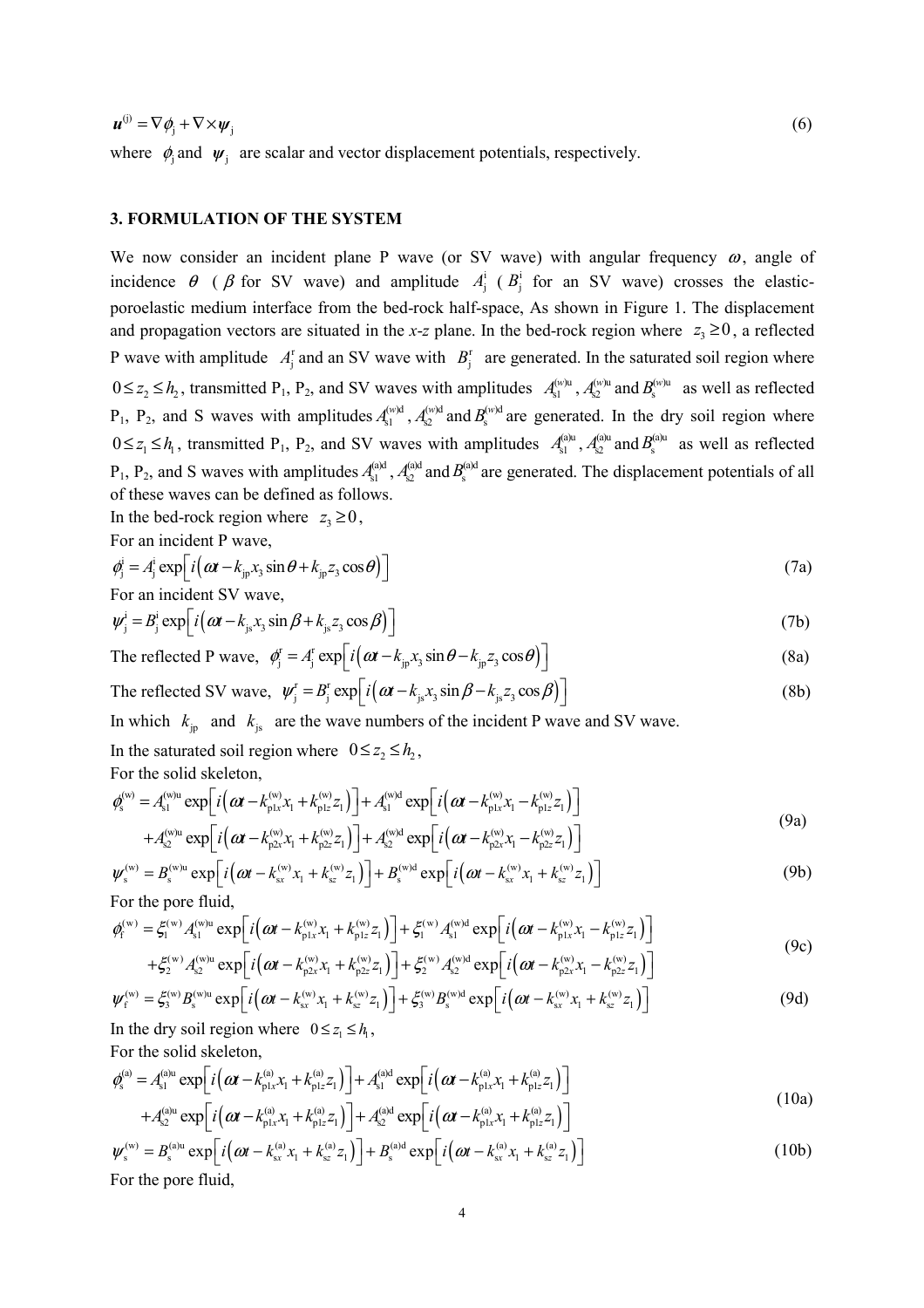$$
\phi_{\rm f}^{\rm (a)} = \xi_{\rm I}^{\rm (a)} A_{\rm s1}^{\rm (a)u} \exp\left[i\left(\omega t - k_{\rm p1x}^{\rm (a)} x_{\rm I} + k_{\rm p1z}^{\rm (a)} z_{\rm I}\right)\right] + \xi_{\rm I}^{\rm (a)} A_{\rm s1}^{\rm (a)d} \exp\left[i\left(\omega t - k_{\rm p1x}^{\rm (a)} x_{\rm I} + k_{\rm p1z}^{\rm (a)} z_{\rm I}\right)\right] \n+ \xi_{\rm 2}^{\rm (a)} A_{\rm s2}^{\rm (a)u} \exp\left[i\left(\omega t - k_{\rm p1x}^{\rm (a)} x_{\rm I} + k_{\rm p1z}^{\rm (a)} z_{\rm I}\right)\right] + \xi_{\rm 2}^{\rm (a)} A_{\rm s2}^{\rm (a)d} \exp\left[i\left(\omega t - k_{\rm p1x}^{\rm (a)} x_{\rm I} + k_{\rm p1z}^{\rm (a)} z_{\rm I}\right)\right]
$$
\n(10c)

$$
\psi_{f}^{(a)} = \xi_{3}^{(a)} \exp\left[i\left(\omega t - k_{sx}^{(a)} x_{1} + k_{sz}^{(a)} z_{1}\right)\right] + \xi_{3}^{(a)} B_{s}^{(a)d} \exp\left[i\left(\omega t - k_{sx}^{(a)} x_{1} + k_{sz}^{(a)} z_{1}\right)\right]
$$
(10d)

In equations (9) and (10), superscript 'u' and 'd' represent the transmitted and the reflected waves, '(a)' and '(w)' represent the air-saturated and water-saturated soil respectively;  $\xi_1^{(\alpha)}$ ,  $\xi_2^{(\alpha)}$ , and  $\xi_3^{(\alpha)}$  $(\alpha = a, w)$  denote the amplitude ratio of the solid skeleton potential to the pore fluid potential for P<sub>1</sub> wave, P<sub>2</sub> wave, and SV wave respectively;  $k_{\text{p1x}}^{(\alpha)}$ ,  $k_{\text{p2x}}^{(\alpha)}$ , and  $k_{\text{sx}}^{(\alpha)}$  ( $\alpha$  = a, w) are the apparent wave numbers in the *x* direction,  $k_{\text{plz}}^{(\alpha)}$ ,  $k_{\text{plz}}^{(\alpha)}$ , and  $k_{\text{sz}}^{(\alpha)}$  ( $\alpha$  = a, w) the apparent wave numbers in the *z* direction of  $P_1$  wave,  $P_2$  wave, and SV wave respectively, and

$$
k_{\rm pix}^{(\alpha)}{}^2 + k_{\rm pix}^{(\alpha)}{}^2 = \left(\frac{\omega}{c_{\rm pl}^{(\alpha)}}\right)^2, \quad k_{\rm p2x}^{(\alpha)}{}^2 + k_{\rm p2z}^{(\alpha)}{}^2 = \left(\frac{\omega}{c_{\rm pl}^{(\alpha)}}\right)^2, \quad k_{\rm sv}^{(\alpha)}{}^2 + k_{\rm sc}^{(\alpha)}{}^2 = \left(\frac{\omega}{c_{\rm s}^{(\alpha)}}\right)^2
$$
(11)

where  $c_{p1}^{(\alpha)}$ ,  $c_{p2}^{(\alpha)}$ , and  $c_s^{(\alpha)}$  ( $\alpha = a$ , w) are the wave velocities of P<sub>1</sub> wave, P<sub>2</sub> wave, and SV wave respectively, and can be calculated according to Ref (Deresiewicz, 1962).

All these waves have the equal wave numbers in the *x* direction by Snell's law, that is For an incident P wave,

$$
k_{\rm pix}^{(w)} = k_{\rm px}^{(w)} = k_{\rm sx}^{(w)} = k_{\rm pix}^{(a)} = k_{\rm px}^{(a)} = k_{\rm sx}^{(a)} = k_{\rm js} \sin \beta = k_{\rm js} \sin \theta \tag{12a}
$$

For an incident SV wave,

$$
k_{\rm pix}^{(w)} = k_{\rm px}^{(w)} = k_{\rm sx}^{(w)} = k_{\rm pix}^{(a)} = k_{\rm px}^{(a)} = k_{\rm sx}^{(a)} = k_{\rm js} \sin \theta = k_{\rm js} \sin \beta \tag{12b}
$$

## **3. BOUNDARY CONDITIONS AND SOLUTIONS**

Assuming there is no energy exchange between air and water, the boundary conditions at the interface between the air saturated poroelastic medium and the water saturated poroelastic medium can be expressed as ( Deresiewicz and Skalak, 1963),

Continuity of the normal and tangential stresses,

$$
\left(\sigma_{zz}^{s(a)} + \sigma^{f(a)}\right)\Big|_{z_1 = h_1} = \left(\sigma_{zz}^{s(w)} + \sigma^{f(w)}\right)\Big|_{z_2 = 0}, \quad \sigma_{xz}^{s(a)}\Big|_{z_1 = h_1} = \sigma_{xz}^{s(w)}\Big|_{z_2 = 0}
$$
\n(13a)

Continuity of the pore fluid pressures,

$$
\sigma^{\mathfrak{f}(a)}\big|_{z_1=h_1}=\sigma^{\mathfrak{f}(w)}\big|_{z_2=0} \tag{13b}
$$

Continuity of the normal and tangential displacements of the solid skeleton,

$$
u_z^{s(a)}\big|_{z_1=h_1} = u_z^{s(w)}\big|_{z_2=0}, \quad u_x^{s(a)}\big|_{z_1=h_1} = u_x^{s(w)}\big|_{z_2=0} \tag{13c}
$$

Continuity of the normal displacements of fluid phase,

$$
u_z^{\mathrm{f(a)}}\Big|_{z_1=h_1} = u_z^{\mathrm{f(w)}}\Big|_{z_2=0} \tag{13d}
$$

Considering the interface between the bed rock and the water saturated poroelastic medium is impermeable, the boundary conditions can be expressed as, Continuity of the total normal and tangential stresses

$$
\sigma_{zz}^{(j)}\Big|_{z_3=0} = \sigma_{zz}^{s(w)}\Big|_{z_2=h_2} + \sigma^{f(w)}\Big|_{z_2=h_2}, \quad \sigma_{xz}^j\Big|_{z_3=0} = \sigma_{xz}^{s(w)}\Big|_{z_2=h_2}
$$
\n(14a)

Continuity of the normal and tangential displacements of the bed rock and the solid skeleton of the water saturated proelastic medium,

$$
u_x^{(j)}\Big|_{z_3=0} = u_x^{s(w)}\Big|_{z_2=h_2}, \quad u_z^{(j)}\Big|_{z_3=0} = u_z^{s(w)}\Big|_{z_2=h_2}
$$
\n(14b)

Continuity of the normal displacements of the bed rock and the fluid phase of the water saturated proelastic medium,

$$
u_z^{f(w)}\big|_{z_2=h_2} = u_z^{s(w)}\big|_{z_2=h_2} \tag{14c}
$$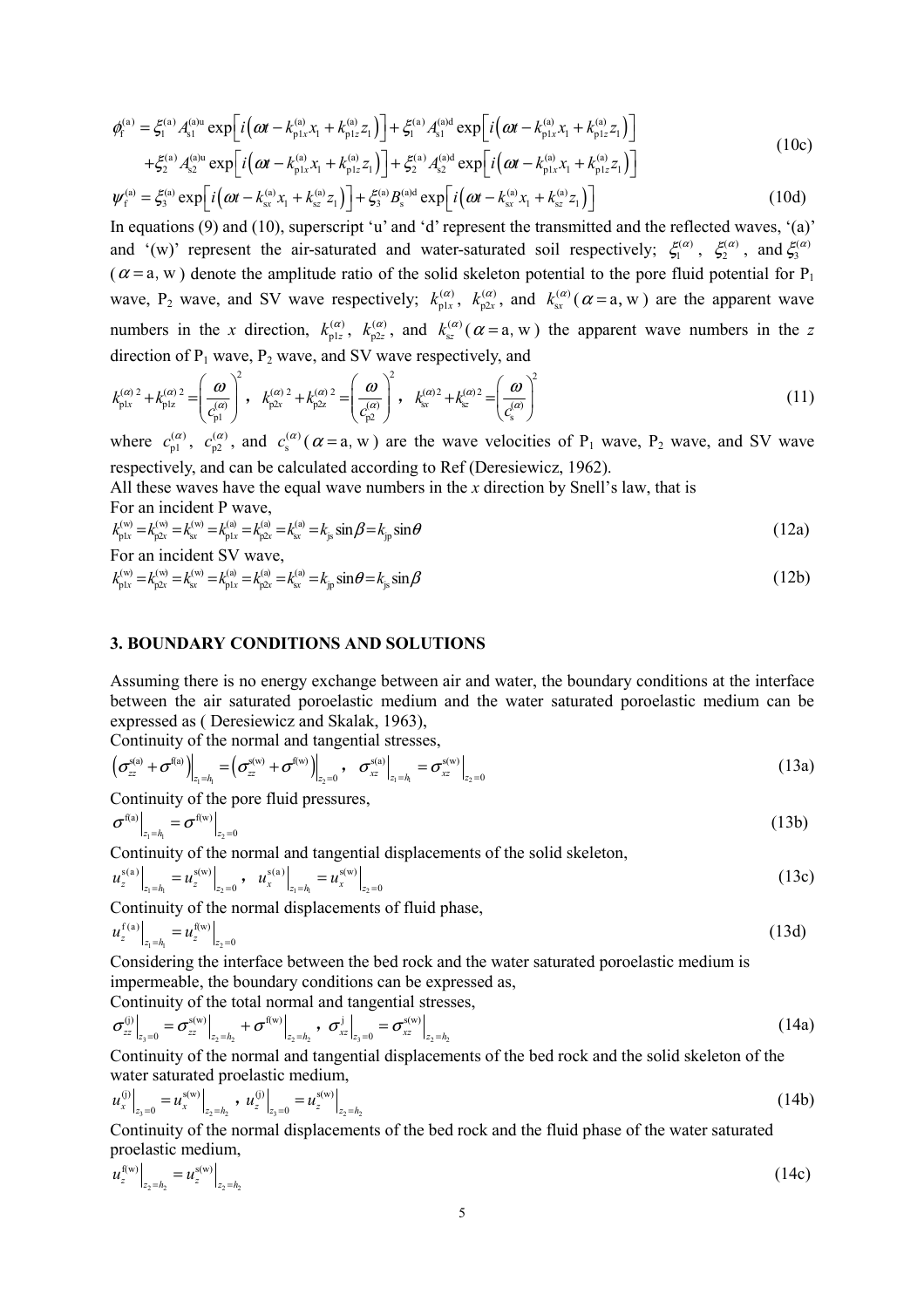The traction-free boundary condition at the surface of the dry soil layer can be written as,

$$
\sigma_{zz}^{\rm s(a)}\Big|_{z_1=0} = \sigma_{xz}^{\rm s(a)}\Big|_{z_1=0} = \sigma^{\rm f(a)}\Big|_{z_1=0} = 0
$$
\n(15)

Where superscript '(j)' represents the bed rock, 's' and 's' represent the solid skeleton and fluid phase of the saturated soil respectively.

Substituting Eqs.(7)-(10) into the boundary condition in Eqs.(13)-(15), where the stress and displacement components are given by Eqs.(3), (4), and (6), the following expression for the unknown amplitudes are obtained.  $\Gamma_{\alpha\alpha}$  an incident  $\Gamma_{\alpha\beta}$ 

For an incident *P* wave,  
\n
$$
AX^{T} = B^{T}
$$
\nwhere,  $A = [a_{ij}](i, j=1, 2, ..., 14)$ , the elements of the matrices *A* can be found in the Appendix,  
\n
$$
X = [A_{j}^{r} B_{j}^{r} A_{s1}^{(w)u} A_{s1}^{(w)d} A_{s2}^{(w)u} A_{s2}^{(w)u} B_{s}^{(w)u} B_{s}^{(w)d} A_{s1}^{(a)u} A_{s2}^{(a)u} A_{s2}^{(a)d} B_{s}^{(a)u} B_{s}^{(a)d}],
$$
\n
$$
B = A_{j}^{i} [0 \ 0 \ 0 \ 0 \ 0 \ 0 \ 0 \ 0 \ 0 \ 0 \ -a_{10,1} a_{11,1} 0 a_{13,1} -a_{14,1}].
$$
\nFor an incident SV wave,  
\n
$$
AX^{T} = C^{T}
$$
\nwhere,  $C = B_{j}^{i} [0 \ 0 \ 0 \ 0 \ 0 \ 0 \ 0 \ 0 \ 0 \ 0 \ 0 \ a_{10,2} -a_{11,2} 0 -a_{13,2} a_{14,2}].$ \n(17)

Solving equations (16) and (17), the unknown amplitudes  $A_j^r$ ,  $B_j^r$ ,  $A_{s1}^{(w)u}$ ,  $A_{s1}^{(w)u}$ ,  $A_{s2}^{(w)u}$ ,  $A_{s2}^{(w)u}$ ,  $B_s^{(w)u}$ ,  $B_s^{(w)d}$ ,  $A_{s1}^{(a)u}$ ,  $A_{s1}^{(a)d}$ ,  $A_{s2}^{(a)u}$ ,  $A_{s2}^{(a)d}$ ,  $B_s^{(a)u}$  and  $B_s^{(a)d}$  can be known, the wave potential functions can be determined accordingly.

# **4. EFFECTS OF THE VARIATION OF GROUNDWATER LEVEL ON EARTHQUAKE GROUND MOTIONS**

From the viewpoints of earthquake engineering and strong motion seismology, an important aspect of the previous analysis is the description of the displacement amplitudes on the ground surface. Substituting Eq. (10) into Eq. (4), the horizontal displacement amplitude  $u_x$  and the vertical

displacement amplitude  $u_z$  on the ground surface can be expressed as,

$$
u_{x} = \left| -k_{p1x}^{(a)} A_{s1}^{(a)u} - k_{p1x}^{(a)} A_{s1}^{(a)d} - k_{p2x}^{(a)} A_{s2}^{(a)u} - k_{p2x}^{(a)} A_{s2}^{(a)d} + k_{\rm sc}^{(a)} B_{s}^{(a)u} - k_{\rm sc}^{(a)} B_{s}^{(a)d} \right|
$$
(18a)

$$
u_{z} = \left| k_{\text{pl}z}^{(a)} A_{s1}^{(a)u} - k_{\text{pl}z}^{(a)} A_{s1}^{(a)d} + k_{\text{pl}z}^{(a)} A_{s2}^{(a)u} - k_{\text{pl}z}^{(a)} A_{s2}^{(a)d} + k_{\text{sv}}^{(a)} B_{s}^{(a)u} + k_{\text{sv}}^{(a)} B_{s}^{(a)u} \right|
$$
(18b)

In the analysis, the displacements are normalized by the displacement intensity of the incident wave. The dimensionless frequency  $\omega/\omega_1$  (where  $\omega_1$  is the first natural frequency of the layer soil when the groundwater level is on the ground surface) is defined and used

The thickness of the cover soil layer  $H = 100$ m, the properties of the bed rock and the cover soil layer are as follows. Lame's constants of the bed rock are  $\lambda_j = \mu_j = 5.3 \times 10^9$  Pa, the density of the bed rock is  $\rho_j = 2650 \text{kg/m}^3$ . The density of the solid skeleton for the cover soil layer is  $\rho_s = 2700 \text{ kg/m}^3$ , the inertia density induced by solid-fluid interaction  $\rho = 0$ , other properties of the cover soil layer are listed in Table 1. Two groups of material constants for the cover soil are considered. For group 1, the cover soil is soft, the shear modulus of the solid skeleton with respect to the water bulk modulus is  $\mu / K_{w}$ =0.03; for group 2, the cover soil is stiff,  $\mu / K_w$ =0.5. The phase velocities of the cover soil for a frequency of 10Hz are also presented in the table.

Incident P wave condition is firstly considered. Figure 2 shows the horizontal and vertical displacement amplitudes on the ground surface  $(z_1=0)$  for the cover soil with the 1<sup>st</sup> group parameters versus the incident angle  $\theta$  and for different depths of groundwater table ( $h_1=0.1H$ , 0.2*H*, 0.3*H*, and 0.4*H*) corresponding to three frequencies,  $\omega/\omega = 1.0$ ,  $\omega/\omega = 2.0$ , and  $\omega/\omega = 5.0$ . It can be seen that the change of groundwater table has great influence on the displacement amplitudes when the cover soil is soft (i.e. the relative stiffness of soil skeleton  $\mu / K_{w}$  is relatively small). And the effects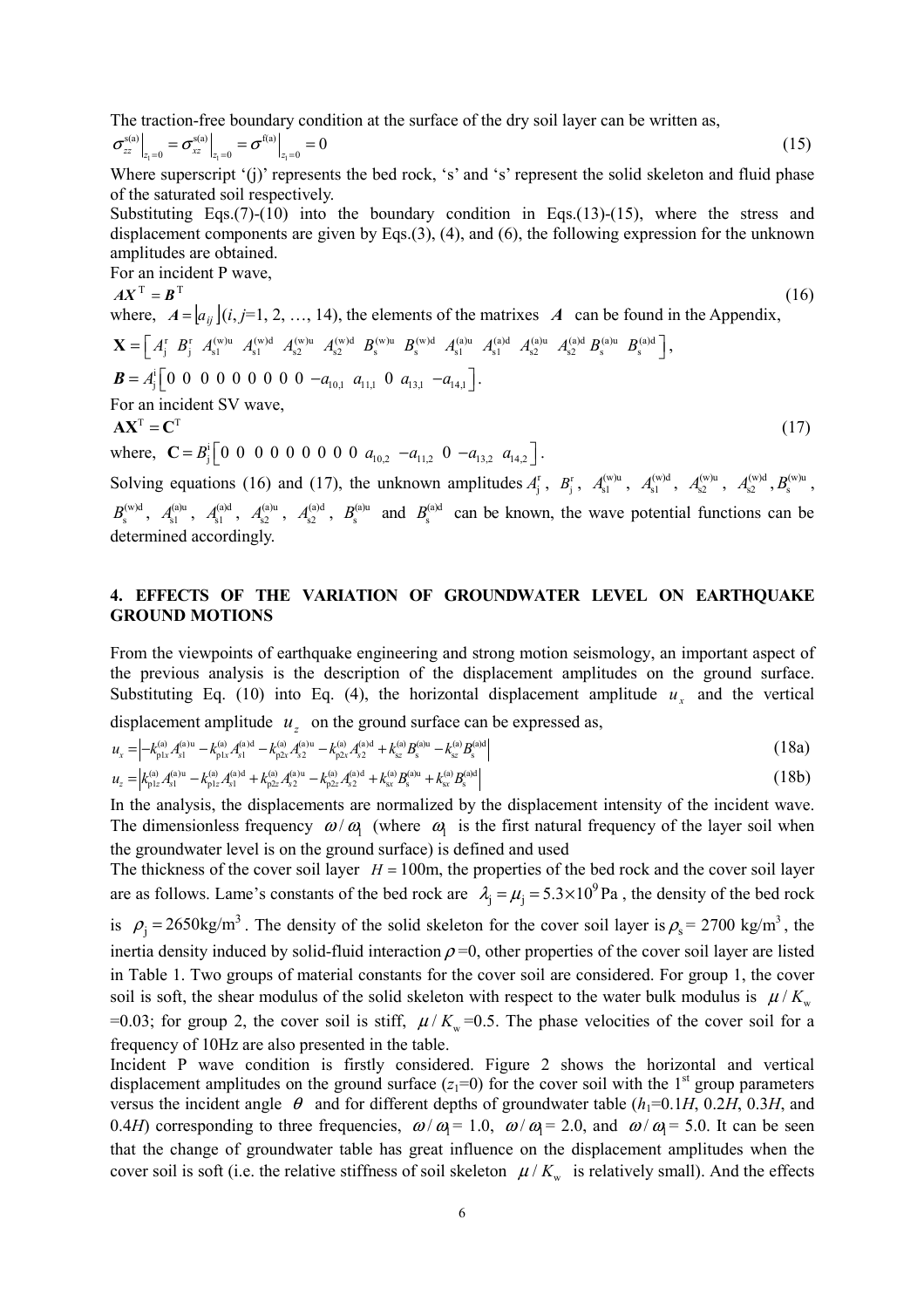strongly depend on the angle and frequency of incidence. At small frequencies ( $\omega/\omega$ =1.0), the effect of the change of groundwater table on the horizontal displacement amplitudes is obvious, and the effect first increases and then decreases with the incident angle increasing from 0° to 90°. At large frequencies ( $\omega/\omega$  =5.0), both the horizontal and vertical displacement amplitudes change obviously with the change of groundwater table. With the decline of the groundwater level, the vertical displacement amplitudes increase due to a vertical P wave incidence ( $\theta = 0^{\circ}$ ). The vertical displacement amplitudes for  $h_1=0.4H$  is about four times as big as for  $h_1=0.1H$ .

| <b>Groups</b>                                                                                                                                                                                                                                                                                    | $\frac{\rho_f}{(\text{kg}\cdot\text{m}^3)}$ $\mu$ /Pa K <sub>s</sub> /Pa K <sub>b</sub> /Pa K <sub>f</sub> /Pa n k/m <sup>2</sup> $\frac{\eta}{/\text{Pa}\cdot\text{s}}$ $\frac{c_{p1}}{\sqrt{\text{m/s}}}$ $\frac{c_{p2}}{\sqrt{\text{m/s}}}\frac{c_s}{\sqrt{\text{m/s}}}$ |                                                                                                                                                                        |  |  |  |  |
|--------------------------------------------------------------------------------------------------------------------------------------------------------------------------------------------------------------------------------------------------------------------------------------------------|-----------------------------------------------------------------------------------------------------------------------------------------------------------------------------------------------------------------------------------------------------------------------------|------------------------------------------------------------------------------------------------------------------------------------------------------------------------|--|--|--|--|
| Water-saturated 1000 $\frac{0.66 \times 1.1 \times 10^8 \frac{3.6 \times 2.2 \times 2.2 \times 10^{10}}{10^{10}}}{10^{10}}$ $\frac{2.2 \times 10^8 \frac{1.0 \times 1.0 \times 10^8}{10^{10}}}{10^{10}}$ 1.0 $\frac{1.0 \times 10^8 \frac{1.0 \times 10^8}{10^{10}}}{10^{10}}$ 1558.3 48.6 187.7 |                                                                                                                                                                                                                                                                             |                                                                                                                                                                        |  |  |  |  |
| Air-saturated 1.2 $\frac{0.66 \times 1.1 \times 10^8 \frac{3.6 \times 1.0 \times 1.0^8}{10^{10}} - 1.0^5}{10^{10}} = 0.47$ 1.0 $\frac{1.87 \times 1.87 \times 1.0^8 \times 1.0^8}{10^{10}} = 0.47$ 1.0 $\frac{1.87 \times 1.87 \times 1.0^8 \times 1.0^8 \times 1.0^8}{10^{10}} = 0.47$          |                                                                                                                                                                                                                                                                             |                                                                                                                                                                        |  |  |  |  |
| Water-saturated 1000                                                                                                                                                                                                                                                                             |                                                                                                                                                                                                                                                                             | $\frac{11.0 \times 16.3 \times 3.6 \times 2.2 \times 0.47}{10^8}$ $\frac{2.0 \times 10^8}{10^9}$ $\frac{1.0 \times 10^8}{10^3}$ $\frac{1.0 \times 1969.2}{157.7766.1}$ |  |  |  |  |
| Air-saturated 1.2                                                                                                                                                                                                                                                                                |                                                                                                                                                                                                                                                                             | $11.0 \times 16.3 \times 3.6 \times 1.0 \times 10^{10}$ $10^{5}$ 0.47 1.0 $1.87 \times 1532.6$ 11.9 884.8                                                              |  |  |  |  |

Table 1 The material parameters of the cover soil layer



Figure 2. Displacement amplitude versus the incident angle under different groundwater levels for group 1 for an incident P wave

In order to better explain the influence of the frequency of incidence, Fig. 3 shows the horizontal and vertical displacement amplitudes on the ground surface for the cover soil with the 1<sup>st</sup> group parameters versus the dimensionless frequency  $\omega/\omega$  for different depths of groundwater table with angles of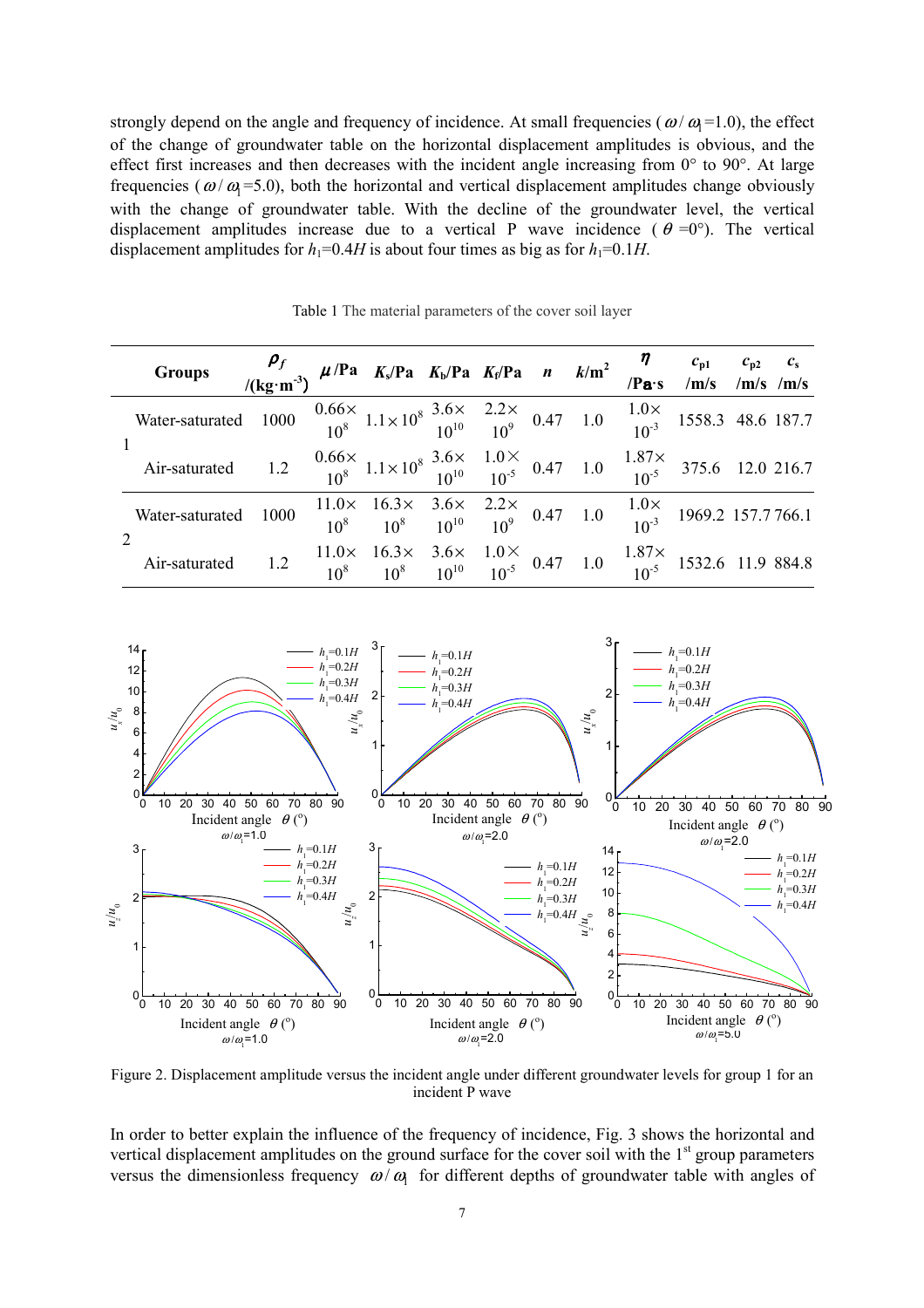incidence  $\theta = 0^{\circ}$  and  $\theta = 30^{\circ}$ . As shown in the figures, the changes in the depths of groundwater table can cause substantial changes in the amplitude and frequency of the resonance peak. For vertical incidence  $\theta = 0^{\circ}$ , the decline of the groundwater level produces a decrease in the natural frequencies and an increase in the response peaks of the vertical displacement amplitudes. For oblique incidence  $\theta$  = 30°, the response peaks of the vertical displacement amplitudes increase and the natural frequencies decrease with the decline of the groundwater level just as the condition  $\theta = 0^{\circ}$ . While the changes in the depths of groundwater table have a slightly effect on the horizontal displacement amplitudes, the horizontal displacement amplitudes increase with the decline of the groundwater level, but the increase is small.

The changes should result from the difference of the phase velocity of the  $P_1$  wave between the water saturated poroelastic and the air saturated poroelastic. With the decline of the groundwater level, the cover soil changes from water saturated into air saturated. When the cover soil is soft, for water saturated condition, the stiffness of the solid skeleton is smaller than the pore fluid (water). While for air saturated condition, the stiffness of the solid skeleton is stronger than the pore fluid (air). This difference will cause the change of the phase velocity of the  $P_1$  wave. As shown in Table 1, the phase velocity of the  $P_1$  wave in air saturated condition is obviously smaller than in water saturated condition for group 1.



Figure 3. Displacement amplitude versus the relative frequency under different groundwater levels for group 1 for an incident P wave

To illustrate the effect of the soil skeleton on the above results, Figure 4 shows the horizontal and vertical displacement amplitudes on the ground surface  $(z_1=0)$  for the cover soil with the 2<sup>st</sup> group parameters versus the incident angle  $\theta$  and for different depths of groundwater table corresponding to three frequencies,  $\omega/\omega = 1.0$ ,  $\omega/\omega = 2.0$ , and  $\omega/\omega = 5.0$ . The  $\mu/K_w$  ratio of the soil with the  $2<sup>st</sup>$  group parameters is relatively large. At this condition, the stiffness of the soil skeleton is in the same rank as the stiffness of water, the cover soil is solid skeleton dominated both for water saturated and air saturated. From the figure, it can be seen that, the change of groundwater table has little influence on the displacement amplitudes for large  $\mu/K_{w}$  ratio. The phenomena that the displacement amplitudes on the ground surface for large  $\mu/K_{w}$  ratio are smaller than that for small  $\mu$  /  $K_{w}$  ratio also can be seen from the figure. For solid skeleton dominated case, the phase velocity of the  $P_1$  wave in water saturated condition is similar with that in the air saturated condition which can be seen in Table 1.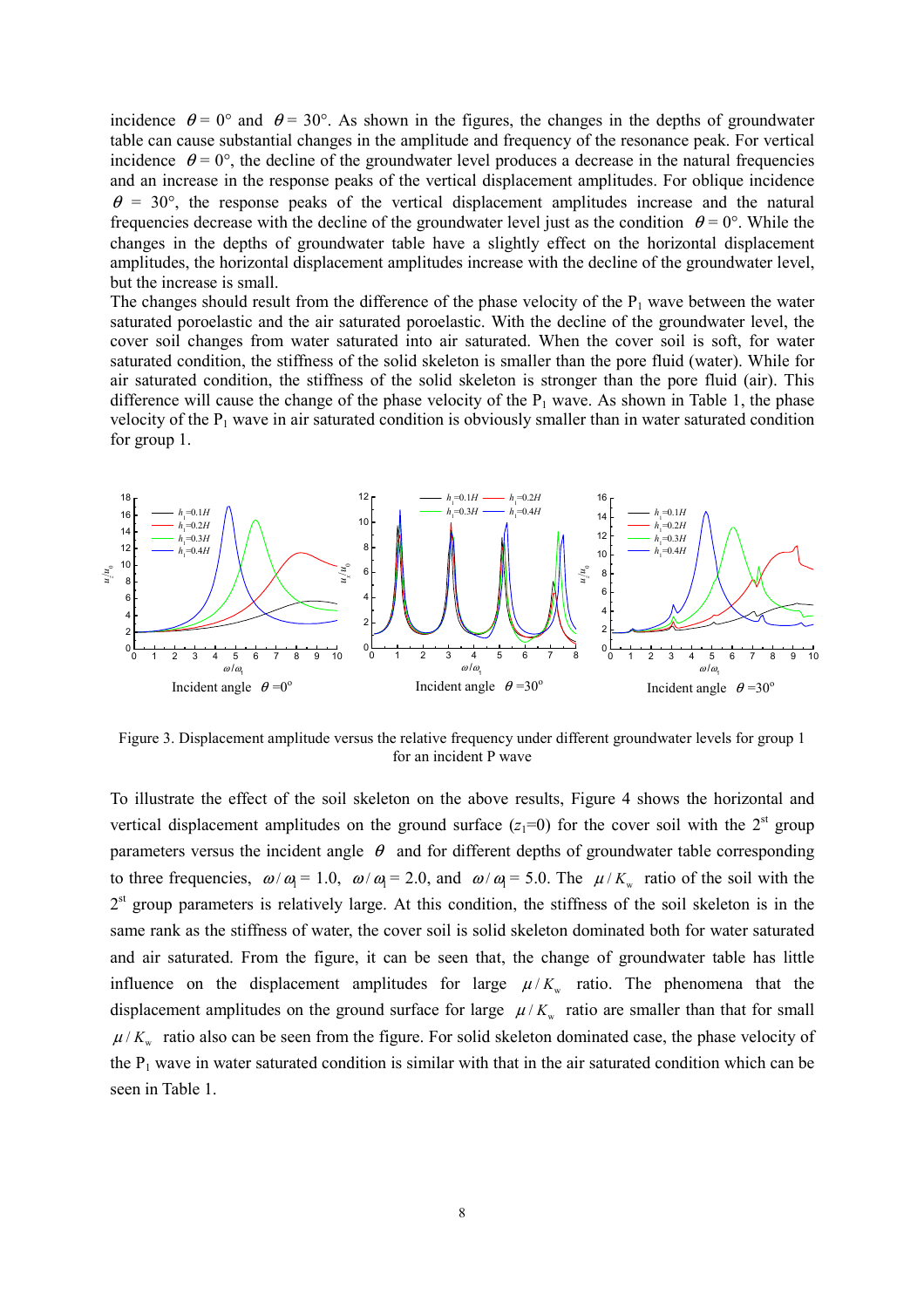

Figure 4. Displacement amplitude versus the incident angle under different groundwater levels for group 2 for an incident P wave

For incident SV wave condition, Figure 5 shows the horizontal and vertical displacement amplitudes on the ground surface  $(z_1=0)$  for the cover soil with the 1<sup>st</sup> group parameters versus the incident angle and for different depths of groundwater table ( $h_1 = 0.1H$ ,  $0.2H$ ,  $0.3H$ , and  $0.4H$ ) corresponding to three frequencies,  $\omega/\omega = 1.0$ ,  $\omega/\omega = 2.0$ , and  $\omega/\omega = 5.0$ . It can be seen that the change of groundwater table also has great influence on the displacement amplitudes when the cover soil is soft. And the effects strongly depend on the angle and frequency of incidence.

#### **5. CONCLUSIONS**

The wave propagation in gas saturated soil is quite different from that in water saturated soil. Therefore, it can be preliminarily deduced that the change of groundwater table should have an effect on earthquake ground motions. Based on Biot's dynamic theory for saturated porous media, a layered foundation model is built in the paper, the saturated soil layer below the groundwater level is assumed to be water-saturated poroelastic medium, and the soil layer under the groundwater level is modeled as poroelastic medium. Analytical solutions of incident plane harmonic waves propagating in layered saturated poroelastic medium are established, and a study about the effects of the variation of groundwater level on earthquake ground motions is presented. Numerical results show that, the amplitudes of ground surface displacement are mainly relative to the variation of groundwater level if the relative stiffness of soil skeleton is small. With the decline of the groundwater level, the response peaks of ground surface displacement increase and the frequencies of the resonance peaks decrease. But when the relative stiffness of soil skeleton becomes large, the variation of groundwater level has little effects on earthquake ground motions. That is to say, for soft cover soil, the influence of the change of the groundwater level on the of earthquake ground motions should paid more attention.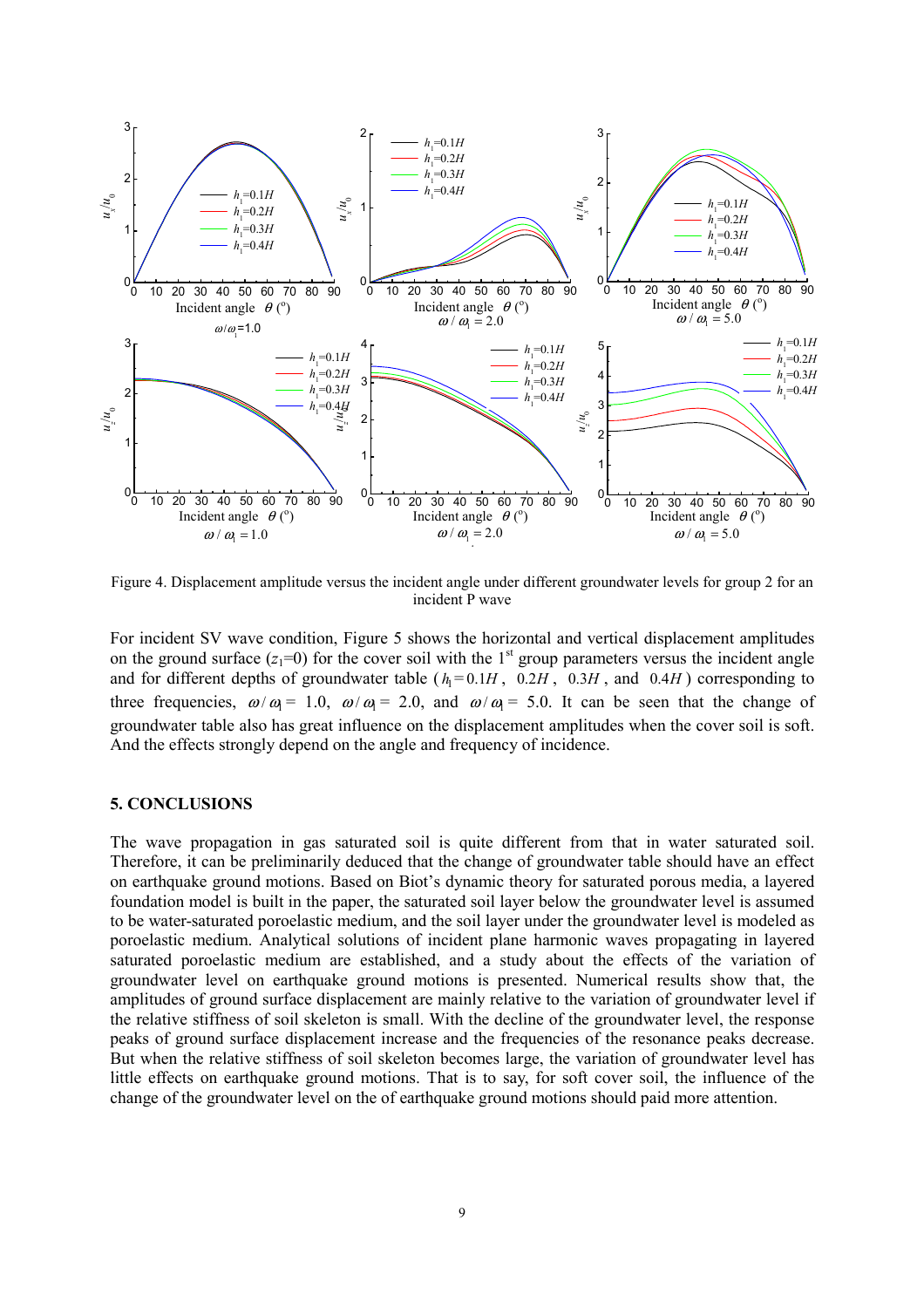

Figure 5. Displacement amplitude versus the incident angle under different groundwater levels for group 1 for an incident SV wave

#### **ACKNOWLEDGEMENTS**

The paper was edited by Elsevier Language Editing Services. The first author is grateful for the support of the National Natural Science Foundation of China (Grant No.51378058) and the National Basic Research Program of China (973 Program) (Grant No.2015CB057800).

#### **REFERENCES**

Biot MA (1956). Theory of propagation of elastic wave in fluid-saturated porous soil. *The Journal of the Acoustical Society of America*, **28**(2): 168-178

Biot MA and Willis DG (1957). The elastic coefficients of the theory of consolidation. *Journal of Applied Mechanics*, **24**: 594-601

Deresiewicz H and Rice JT (1962). The effect of boundaries wave propagation in a liquid-filled porous solid: III. Reflection of plane waves at a free plane boundary (general case). *Bull. Seism. Soc. Am.*, **52**(3): 595-625

Deresiewicz H and Skalak R (1963). On uniqueness in boundary poroelasticity. *Bull. Seism. Soc. Am.*, **53**(4): 783-788

Eringen AC and Suhubi ES (1975). Elastiodynamics. Vol.2. Linear theory. Academic Press, New York.

Lin CH, Lee VW, and Trifunac MD (2005). The reflection of plane waves in a poroelastic half-space saturated with inviscid fluid. *Soil Dyn. Earthq. Eng.*, 25(12): 205-223

Medvedev SV. (1965). *Inzenernaya Seismolgiya*, Izdatelstvo Literaturi po Stroitelstvo, Moscow.

Sánchez-Sesma FJ and Crouse CB (2015). Effects of Site geology on Seismic Ground Motion: Early History. *Earthquake Eng. And Structural Dynamics*, 44(7): 1099-1113.

Schanz M (2009). Poroelasto dynamics: linear models, analytical solutions, and numerical methods. *Appl. Mech. Rev*, 62(3): 030803, doi:10.1115/1.3090831

Tinsley J C, Youd T L, Perkins D M, and Chen A T F. 1985. Evaluating liquefaction potential, in *Evaluating Earthquake Hazards in the Los Angels Region – An Earth Science Perspective*, U.S. Geological Survey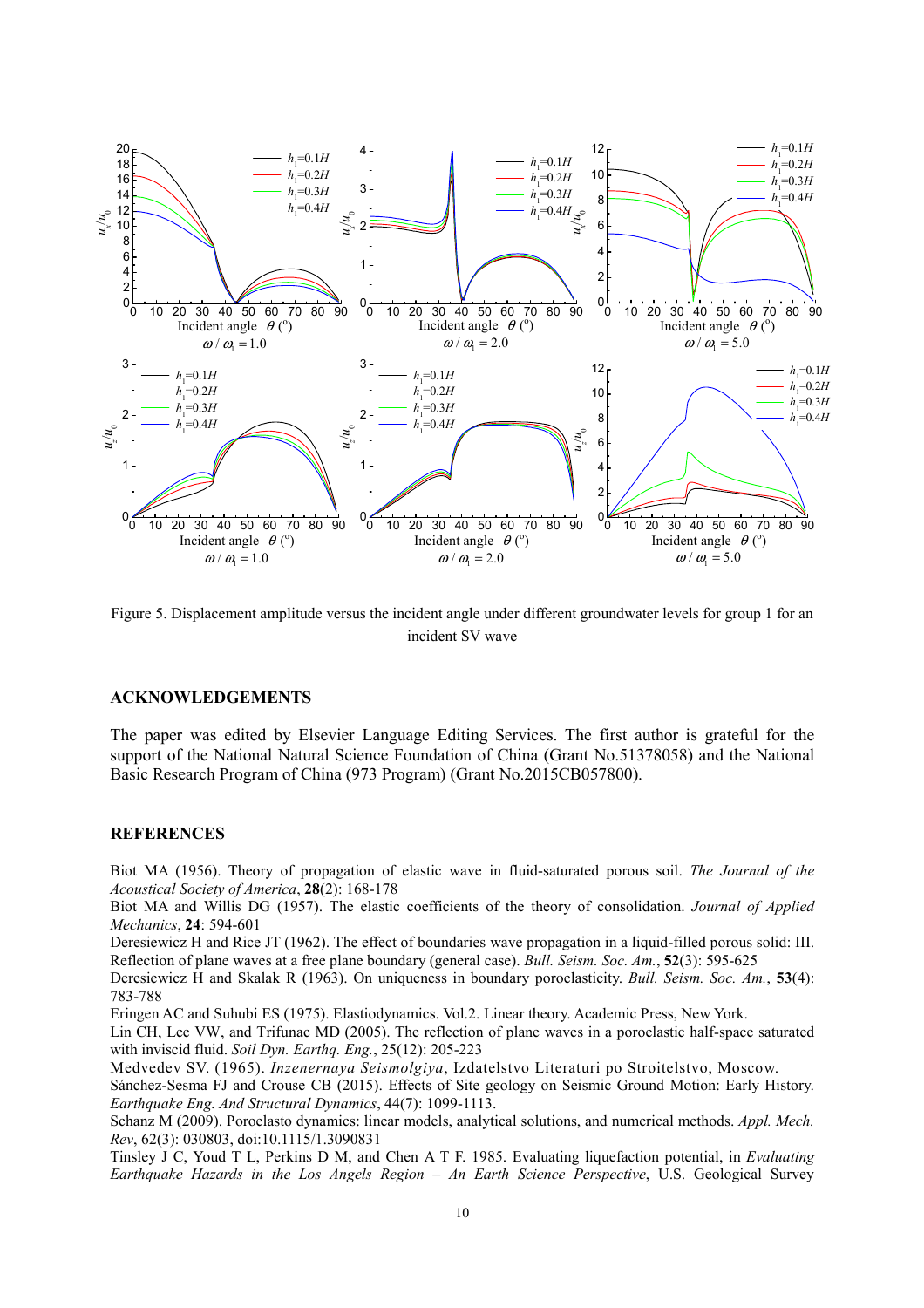Professional Paper 1360, Washington, D.C.

Trifunac MD (2016). Site Conditions and Earthquake Ground Motion – A Review. *Soil Dyn. Earthq. Eng.*, 90: 88-100

Yang J (2001). Saturation effects on horizontal and vertical motions in a layered soil-bedrock system due to inclined SV waves. *Soil Dyn. Earthq. Eng.*, 21(6): 527-536

Yang J (2002). Saturation effects of soils on ground motion at free surface due to incident SV waves. *J. Eng. Mech.*, 128: 1295-1303

Zhou XM, Xia TD, Xu P, and et al. (2006). Seismic reflection and transmission coefficients at an air-water interaction of saturated porous soil. Acta Seismologica Sinica (in Chinese). 28(4): 372-379

# **APPENDIX**

The elements of the matrix  $[a]$  in Equations (16) and (17) are as follows:

$$
a_{11} = a_{12} = a_{13} = a_{14} = a_{15} = a_{16} = a_{17} = a_{18} = 0, \quad a_{19} = a_{10} = (A^{(6)} + Q^{(6)}\xi_{10}^{(6)})\left(k_{01}^{(6)} + k_{10}^{(6)}\right) + 2Nk_{01}^{(6)2},
$$
\n
$$
a_{1,10} = a_{1,11} = (A^{(6)} + Q^{(6)}\xi_{2}^{(6)})\left(k_{02}^{(6)} + k_{02}^{(6)}\right) + 2Nk_{02}^{(6)2}, \quad a_{1,13} = -a_{1,14} = 2Nk_{02}^{(6)}\xi_{2}^{(6)},
$$
\n
$$
a_{21} = a_{22} = a_{23} = a_{23} = a_{24} = a_{25} = a_{26} = a_{27} = a_{28} = 0, \quad a_{29} = -a_{2,10} = 2Nk_{01}^{(6)}k_{01}^{(6)}, \quad a_{211} = -a_{2,12} = 2Nk_{02}^{(6)}k_{02}^{(6)},
$$
\n
$$
a_{211} = a_{21} = N\left(k_{01}^{(6)} - k_{01}^{(6)}\right);
$$
\n
$$
a_{311} = a_{31} = N\left(k_{01}^{(6)} - k_{01}^{(6)}\right);
$$
\n
$$
a_{312} = a_{32} = a_{33} = a_{34} = a_{35} = a_{36} = a_{37} = a_{38} = 0, \quad a_{39} = a_{310} = (Q^{(6)} + R^{(6)}\xi_{10}^{(6)})\left(k_{01}^{(6)} + k_{01}^{(6)}\right),
$$
\n
$$
a_{311} = a_{312} = (Q^{(6)} + R^{(6)}\xi_{2}^{(6)})\left(k_{02}^{(6)} + k_{02}^{(6)}\right);
$$
\n
$$
a_{311} = a_{32} = 0, \quad a_{33} = a_{34} = k_{35}^{(6)}, \quad a_{33} = a_{314} = 0;
$$
\n<math display="block</math>